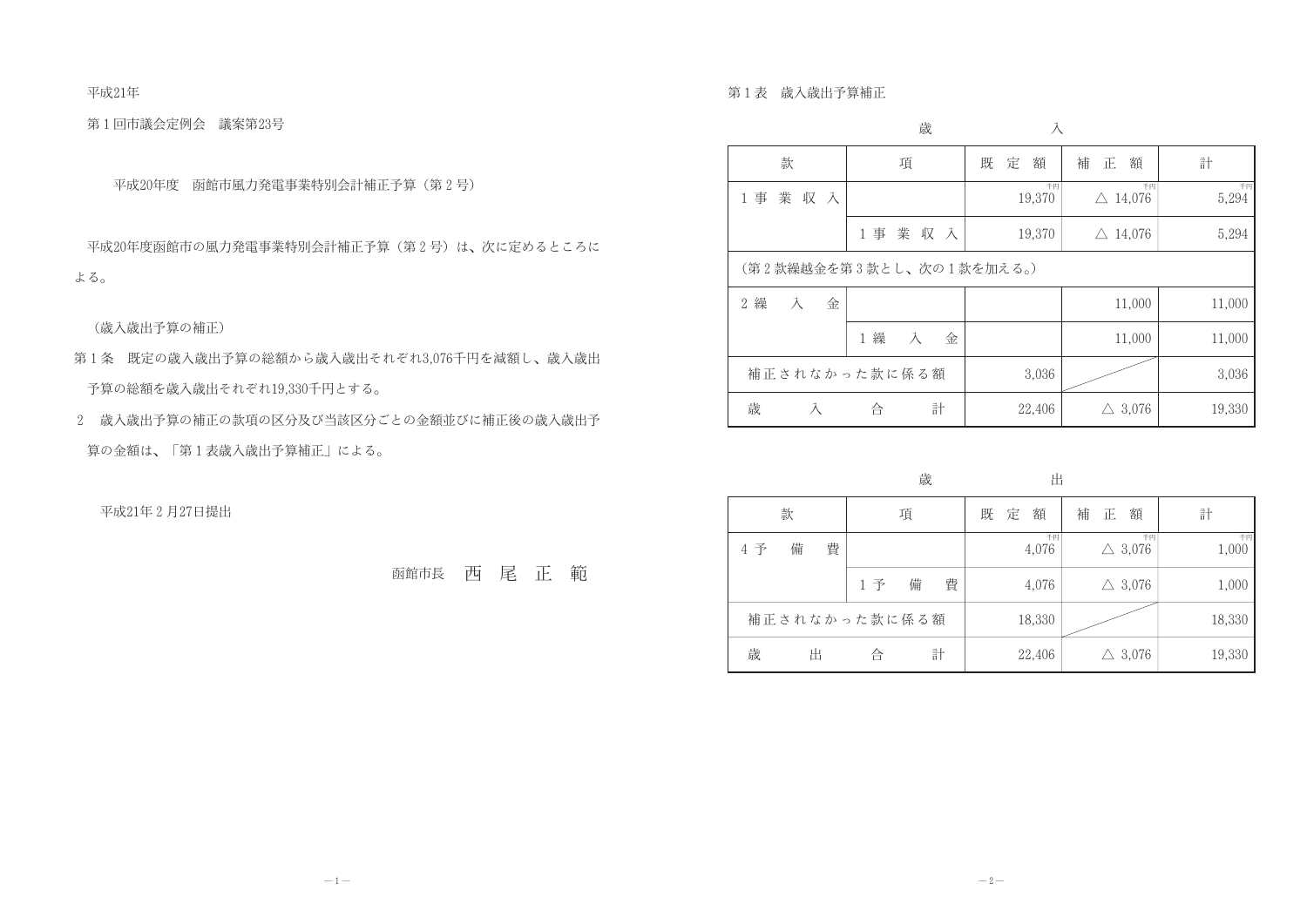## 歲入歲出補正予算事項別明細書

| 歳 | ÷ |  |  |
|---|---|--|--|
|---|---|--|--|

| $\quad \qquad \Box$<br>科 | 既<br>定<br>額  | 補 正 額                    | 計           | 節             |                    | 説 | 明  |
|--------------------------|--------------|--------------------------|-------------|---------------|--------------------|---|----|
|                          |              |                          |             | 分<br>区        | 額<br>金             |   |    |
| 業 収 入<br>1 事             | 千円<br>19,370 | 千円<br>$\triangle$ 14,076 | 千円<br>5,294 |               | 千円                 |   | 千円 |
| 1 事 業 収 入                | 19,370       | $\triangle$ 14,076       | 5,294       |               |                    |   |    |
| 1 壳 電 収 入                | 19,370       | $\triangle$ 14,076       |             | 5,294 壳 電 収 入 | $\triangle$ 14,076 |   |    |
| (第2款繰越金を第3款とし、次の1款を加える。) |              |                          |             |               |                    |   |    |
| 2 繰<br>金<br>入            |              | 11,000                   | 11,000      |               |                    |   |    |
| 1 繰 入<br>金               |              | 11,000                   | 11,000      |               |                    |   |    |
| 1 一般会計繰入金                |              | 11,000                   | 11,000      | 一般会計繰入金       | 11,000             |   |    |
| 補正されなかった<br> 款 に 係 る 額   | 3,036        |                          | 3,036       |               |                    |   |    |
| 計<br>歳 入 合               | 22,406       | $\triangle$ 3,076        | 19,330      |               |                    |   |    |